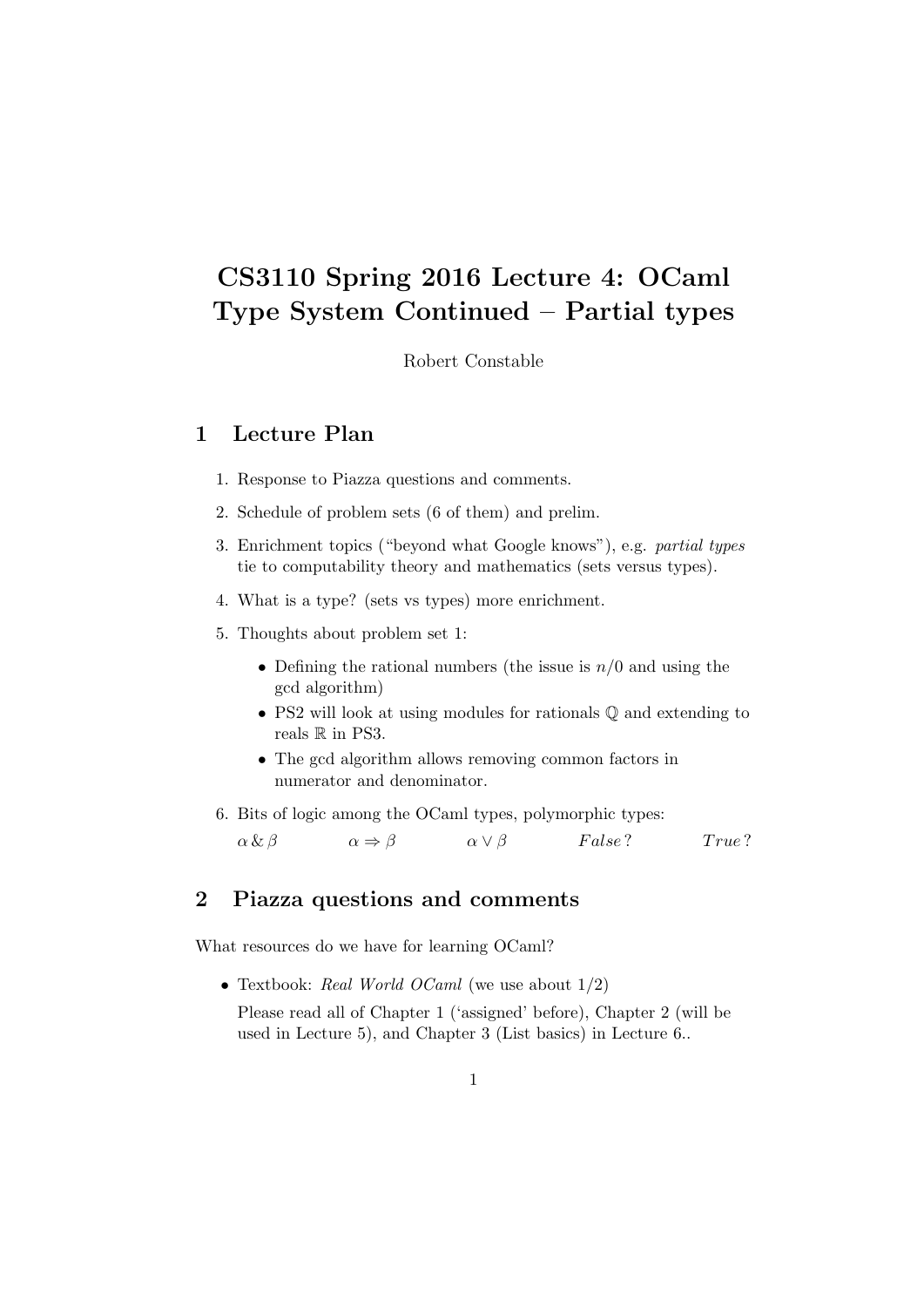- See past CS3110 lecture notes, Nate Foster builds on Dexter Kozen.
- Other resources listed on course site, e.g. we already used small step semantics and posted a resource.
- Canonical values under evaluation discussed in Lectures 2 and 3.

The key point is that they are defined by eager evaluation, the pair  $(2 * 3, 5/5)$  is not canonical, reduces to  $(6,1)$ , likewise  $[2 * 3; 5/5; 0 * 7]$ . What does  $[fun x \rightarrow x; fun x \rightarrow 1]$  show when evaluated?

#### 3 Schedule of problem sets and in-class prelim

|                 | Date for                 | Due Date                     |
|-----------------|--------------------------|------------------------------|
| PS2             | Out on Wed. Feb. 17      | March 3                      |
| PS3             | Out on Fri. March 4      | March 24                     |
| Prelim          | Thur. March 17, in class |                              |
| PS4             | Out on Thur. March 24    | April 8                      |
| PS5             | Out on Fri. April 8      | April 28                     |
| PS <sub>6</sub> | Out on Thur. April 28    | May 11 (last day of classes) |

## 4 Enrichment topics ("Beyond what Google knows")

The lectures also discuss ideas that are not directly related to how to use OCaml. We have made comparisons between OCaml and other languages such as Lisp and Haskell. These comparisons show you the wider context of functional programming and where important languages such as Haskell and Lisp differ from OCaml. We have mentioned the proof assistant Coq which is used to write *specifications* of programming tasks and to show that OCaml programs satisfy these specifications. The Coq proof assistant uses OCaml as its programming language.

In due course we will talk more generally about what types are. We already mentioned that types in OCaml are actually partial types in the sense that OCaml allows some expressions that may not terminate to be members of essentially all of its types. Thus the type of integers, int includes not only integers, but also expressions that "would be integers" if they terminated, but we do not yet know whether or not they terminate.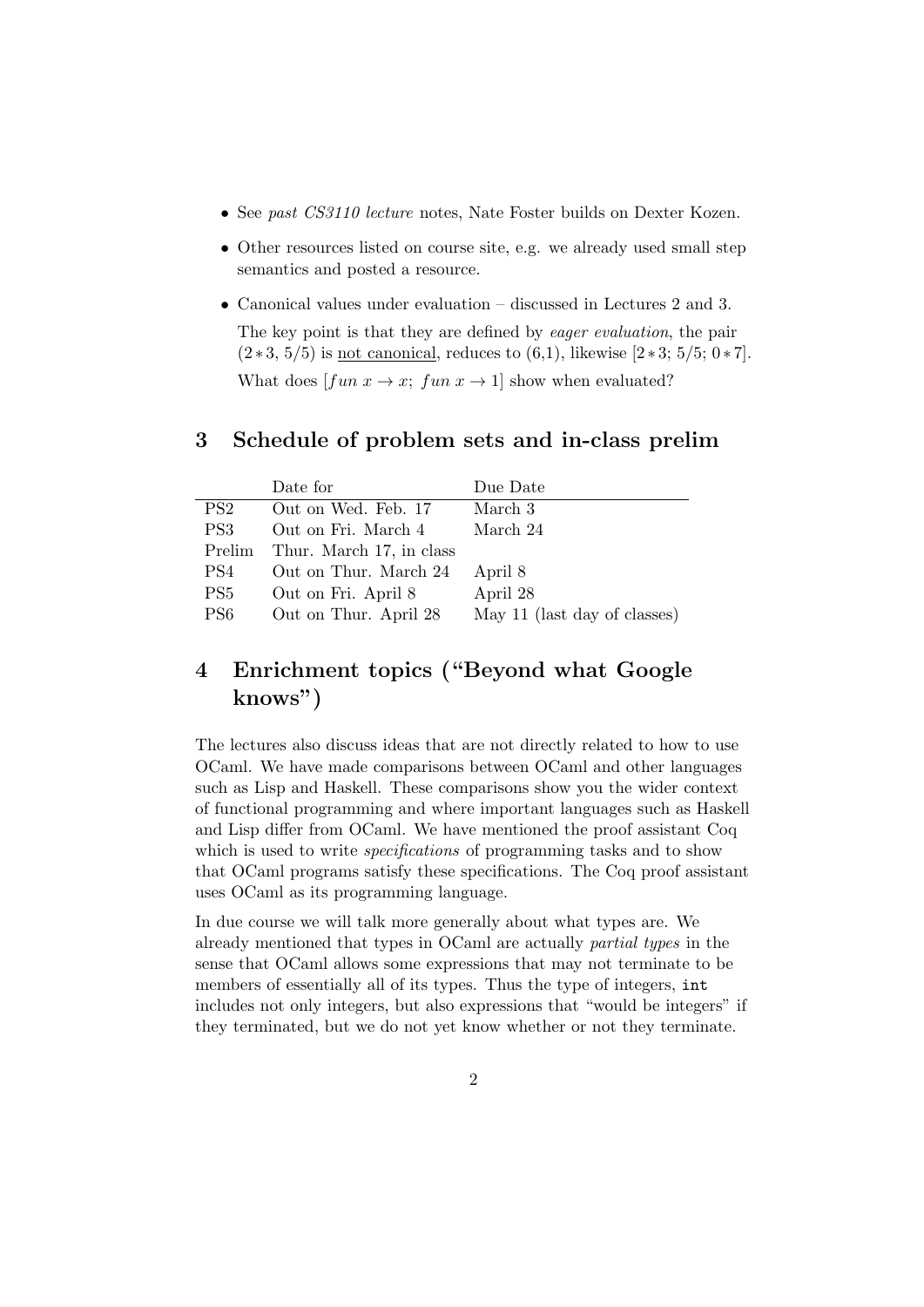The topic of partial types is important to a thorough understanding of modern programming and to the notion of correctness. We will discuss several topics in this category to give you a better idea of the directions in which programming languages are evolving and in which our understanding of computation is deepening. So it will be important for this course to know why int is a partial type. Suppose we have the boolean valued functions gr to test whether an integer is greater than 0 and le to test whether less than 0.

```
let rec loop n: int : int if x = 0 then 0
else if gr(x) then loop(x+1) else loop(n-1).
```
We say that this diverges on any non-zero input. So while  $loop(0)$ ,  $loop(1)$  both have type *int*, only one expression is actually an integer, namely 0. The other expression does not converge to an integer. We say it *diverges*.

We sometimes write  $\perp$  for a generic expression that has no canonical value because it "diverges," i.e. its computation does not terminate. We can even find  $\perp$  in *bool* and *unit*! Why?

#### 5 What is a type?

.

For computer science, types are a fundamental concept, analogous to the concept of sets in mathematics, but different in very important ways that you need to understand. It is important that in this course you know the difference between sets and types. You are probably much more familiar with sets because they are used in mathematics right from the start. There are two ways that sets are discussed: intuitive and axiomatic.

Intuitive (informal): the empty set is a set and any collection of sets with no repetitions is a set, e.g

$$
\{\emptyset\}, \{\{\emptyset\}, \{\emptyset, \{\emptyset\}\}, \dots\}
$$

Axiomatic: Zermelo-Fraenkel with Choice (ZFC)

| A0. there is a set                  | A5. union               |
|-------------------------------------|-------------------------|
| A1. equality                        | A6. replacement         |
| A2. foundation                      | A7. infinity            |
| A3. comprehension $\{x : A P(x)\}\$ | A8. power set           |
| A4. pairing                         | A <sub>9</sub> . choice |